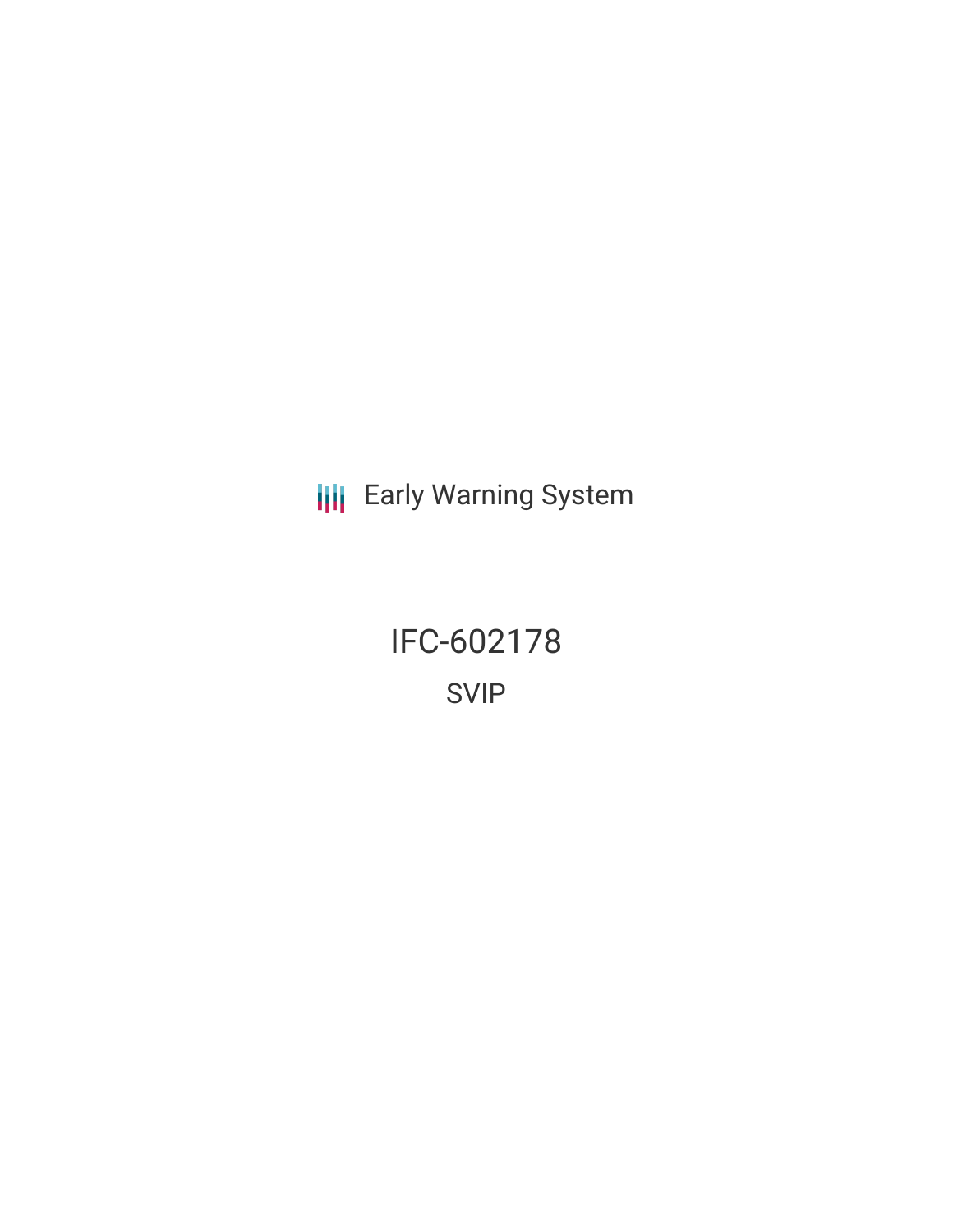# **Quick Facts**

| <b>Countries</b>              | Malawi                                                        |
|-------------------------------|---------------------------------------------------------------|
| <b>Specific Location</b>      | Lower Shire Valley                                            |
| <b>Financial Institutions</b> | International Finance Corporation (IFC)                       |
| <b>Status</b>                 | Active                                                        |
| <b>Bank Risk Rating</b>       | U                                                             |
| <b>Voting Date</b>            | 2018-10-31                                                    |
| <b>Borrower</b>               | *Borrower information not provided at the time of disclosure* |
| <b>Sectors</b>                | Agriculture and Forestry                                      |
| <b>Investment Type(s)</b>     | <b>Advisory Services</b>                                      |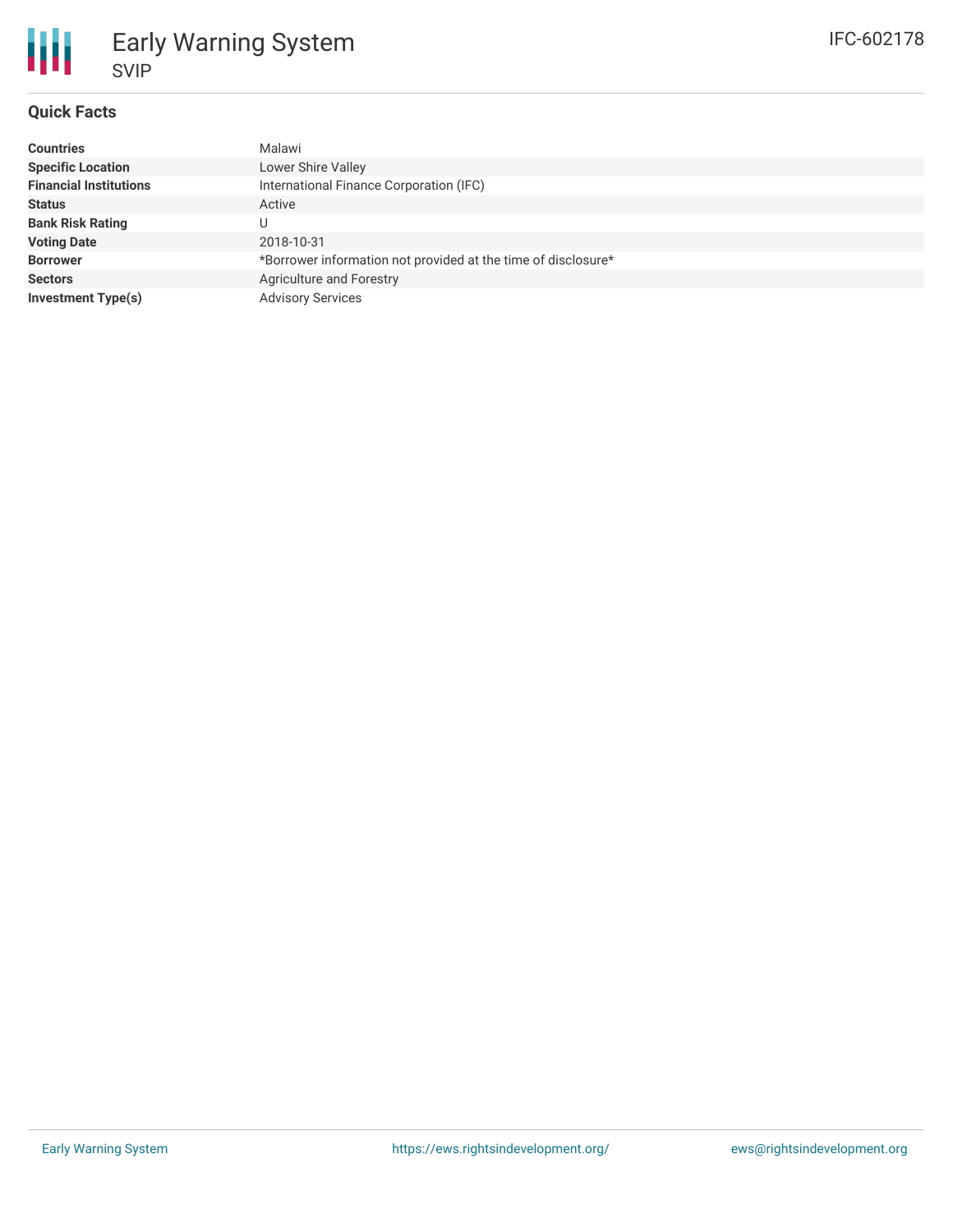

# **Project Description**

According to bank information, the proposed advisory project will be structured in two Components, each in two phases, the first phase providing advice on structural issues and the second phase assisting with implementing the agreed structure. The scope of IFCs work will cover:

- Component A: Commercial and legal structuring of the SVIP and associated WPAs.
- Component B: Procurement of an incentive-based Management and Operations contract.

Government of Malawi has for many years intended to develop irrigated agriculture in the Lower Shire Valley, which is the poorest region in the country and is most severely affected by weather shocks. A number of studies have been prepared in the past, but the project never advanced beyond preliminary studies due to its cost and complexity and general disengagement of financiers from large-scale irrigation in the region in the 1980s. The Government requested support for the development from donors who responded with a joint AfDB/World Bank/IFC project identification mission in January 2011. The mission established several key principles to guide the design and implementation of the project, including that: the project would focus on commercial production, including smallholders in high value chains; professional management and PPPs to be pursued.

In cooperation with other donors, the World Bank is now preparing a US\$265.9 million project, of which IDA will fund US\$160 million, for the development of SVIP. The SVIP will fund the phased development of up to 42,500 ha of irrigation and drainage services associated with the proposed agricultural development. The SVIP will initially cover 22,000 ha, of which over 12,000 ha are already developed and under commercial sugar cane production, mainly by Illovo where expensive electric-powered pumped irrigation will be replaced by gravity fed water from SVIP. An additional 9,300 ha will be developed for new for irrigated agriculture. Other components of the SVIP will fund smallholder-based agriculture modernization and commercialization and value chain support. The SVIP as proposed by the WB is a 15-year program (2017-2032) structured around three coordinated pillars:

- 1. Providing reliable, professionally managed and sustainably-financed irrigation services to a large number of farmers in a phased construction,
- 2. Supporting farmer organizations within a comprehensive land use plan; supporting land tenure strengthening and consolidation as well as natural resources management; and
- 3. Establishing smallholder-owned commercial farm enterprises, supporting the transition from subsistence farming to commercial agriculture, and supporting the development of supply chains and access to markets. IFCs involvement is with the first pillar only, the initial development and operation of the main irrigation infrastructure with a capital cost of approximately US\$170 million.

The irrigation infrastructure will be located in the south of Malawi on the west bank of the Shire River. The first component is the development of the bulk water infrastructure through a gravity-fed network of over 60 km of primary canals. The primary canals will start at the intake at the existing Kapichira hydropower dam, which is operated by Escom, Malawis state-owned power utility. In order to ensure water availability for the SVIP, there will be no further development of the power generation capacity of Kapichira. The primary canals will deliver bulk water to drinking-water treatment plants, to green-field irrigation projects (approximately 9,300 ha) and to the existing sugar cane farms: Illovo (about 10,000 ha); Kasinthula, Sande Ranch and Phata (about 2,180 ha in total). Secondary canals will distribute water from the main canals to the different farms.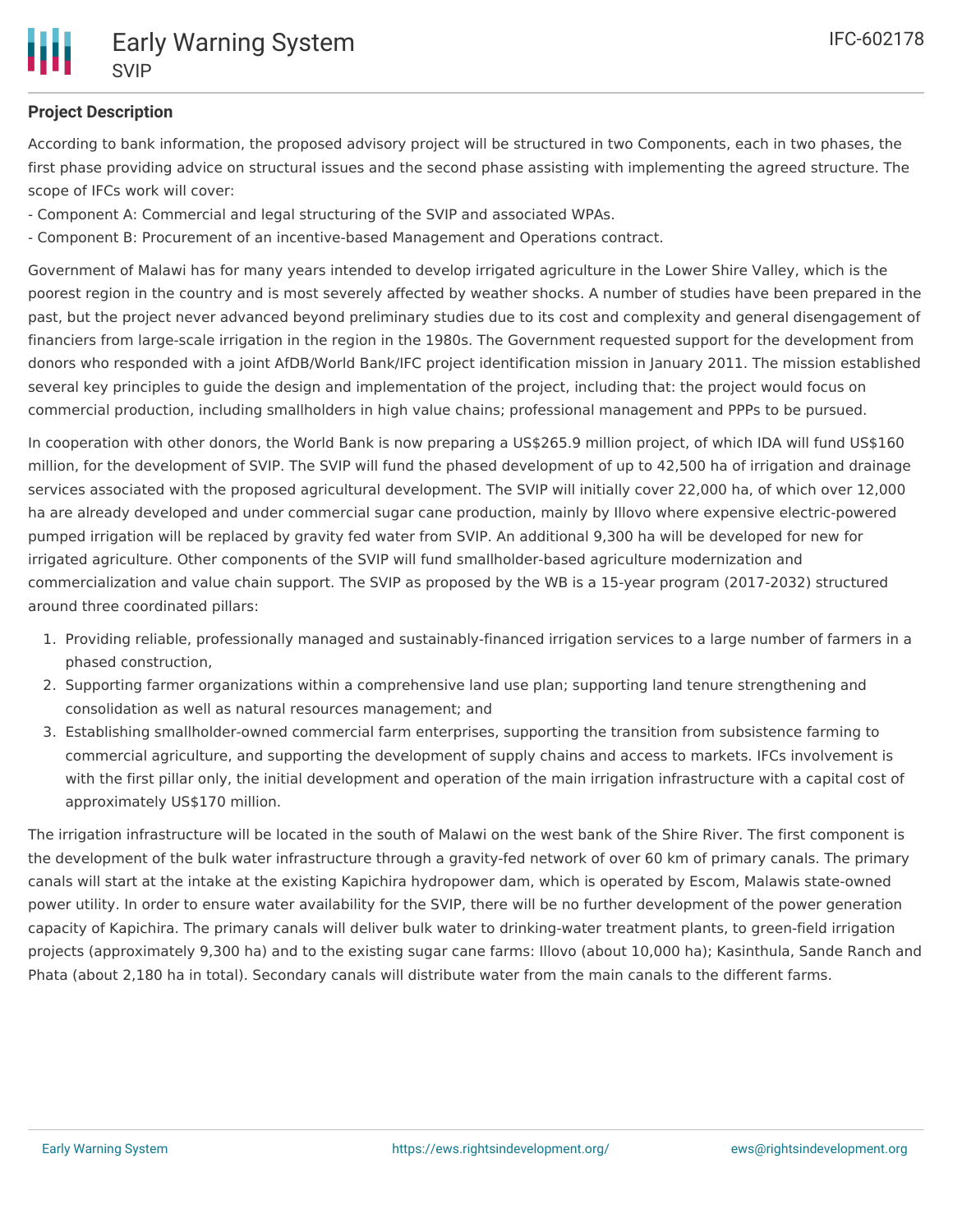

### **Investment Description**

• International Finance Corporation (IFC)